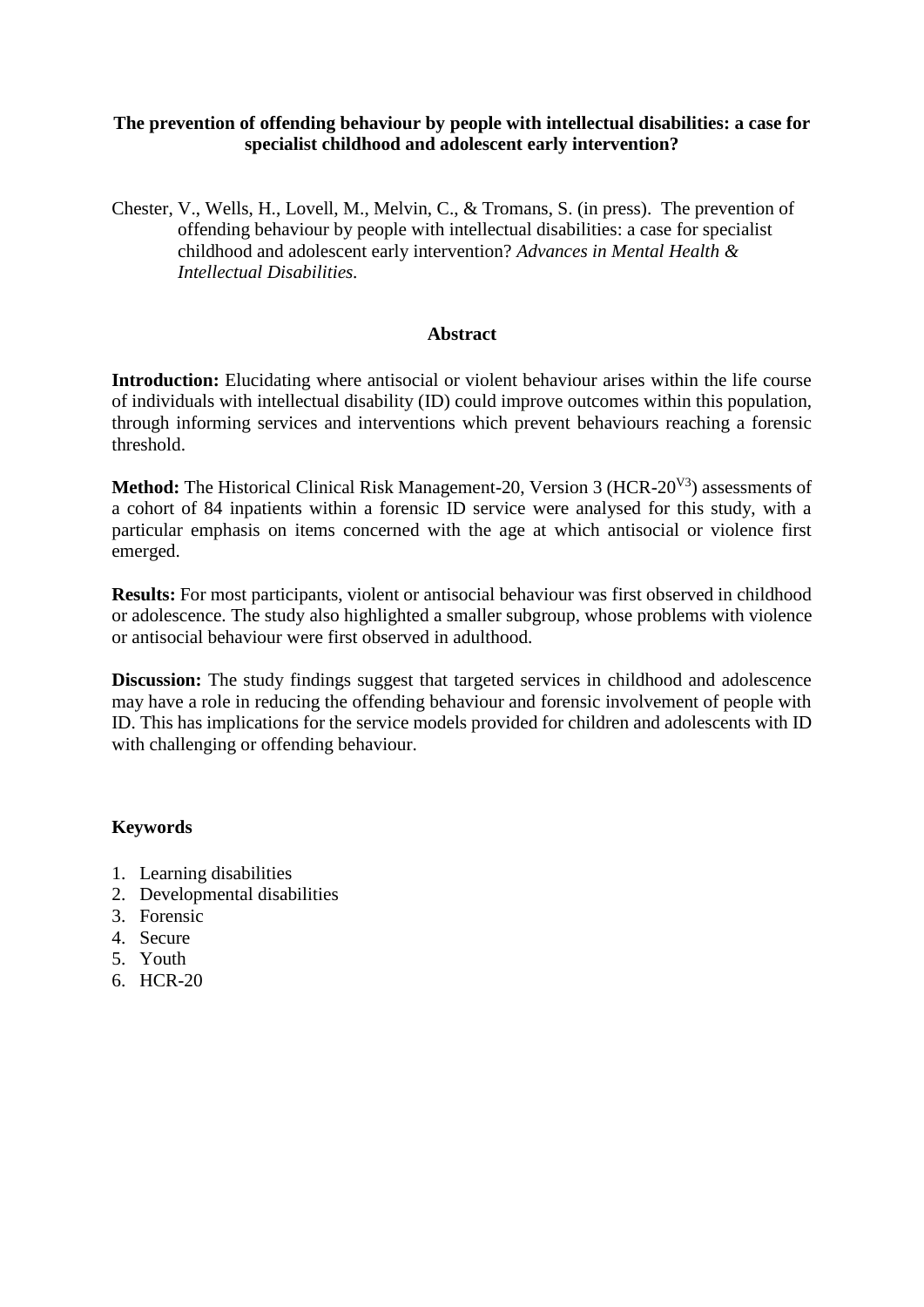### **Introduction**

In the United Kingdom (UK), specialised forensic / secure services exist for individuals with an intellectual disability (ID) who have committed a criminal offence or exhibited behaviours which reach a forensic threshold. Such services care for people diverted from imprisonment due to their vulnerability (Talbot, 2009), and offer a multi-disciplinary model of support within an environment that emphasises treatment rather than punishment (Hollins, 2000). In recent years, a developing body of literature has focused on the sociodemographic, clinical, and forensic characteristics, and treatment outcomes of this group (Alexander et al., 2011). These studies have highlighted a high level of clinical complexity and associated forensic risk (Taylor, McKinnon, Thorpe, & Gillmer, 2017).

Inpatient services for people with ID and mental health or behavioural problems in the UK have come under scrutiny as a result of an abuse scandal at Winterbourne View hospital, which was exposed by an investigative report broadcast on the television programme 'Panorama' in 2011 (BBC One, 2011). The resulting Transforming Care programme committed to a rapid reduction in the number of people with ID within inpatient care, including those in forensic services (Taylor, McKinnon, Thorpe, & Gillmer, 2017). However, the dramatic subsequent reduction in hospital placements that was expected did not happen (Health and Social Care Information Centre, 2013). It is now acknowledged that the complexity and scale of the challenge was underestimated, and the scope and quality of data on inpatients with ID was poor (National Audit Office, 2015). A number of reasons have been suggested for the failure to reduce hospital placements within the forensic cohort, including ongoing needs relating to forensic risk (Alexander et al., 2015; Chester et al., 2017), and a lack of specialised community service provision (Barnoux, 2019; Washington, Bull, & Woodrow, 2019). One of the most significant drivers for continued use of inpatient ID services is mental ill health.

Children and adolescents with ID are a group that are especially vulnerable to mental health issues and challenging behaviour<sup>1</sup>. This due to a combination of factors, including psychosocial disadvantage (Emerson & Hatton, 2007), stigma (Ali, King, Strydom, & Hassiotis, 2015), bullying (Hatton, Emerson, Robertson, & Baines, 2018), poor communication skills, sensory disabilities, epilepsy, physical illness and genetic syndromes, effects of medications, abusive experiences and behavioural phenotypes (Allington-Smith, 2006), with some syndromes which cause ID being associated with aggressive behaviour (Powis & Oliver, 2014). Another factor is the experience of failure, especially in educational settings, in comparison to siblings and similar age peers (Bybee & Zigler, 1999; Zigler, Bennett-Gates, Hodapp, & Henrich, 2002). This is in addition to navigating the same myriad challenges and tasks experienced by all young people, without having equal degrees of intellectual ability and social capacity (O'Brien & Bell, 2004) and a more limited range of coping strategies (Allington-Smith, 2006).

Gralton (2013) highlighted that those with ID appear to be over represented in populations of adolescent offenders. In a survey of 301 young offenders in custodial settings or attending community youth offending teams, approximately 20% of young offenders had an IQ less than 70 (Chitsabesan et al., 2007). Similar rates were reported in Maryland, United States, with 20% of the juvenile justice population ( $n = 376$ ) meeting diagnostic criteria for mental retardation

-

<sup>&</sup>lt;sup>1</sup> In this paper the following definition of challenging behaviour will be employed: "Behaviour can be described as challenging when it is of such an intensity, frequency or duration as to threaten the quality of life and/or the physical safety of the individual or others and is likely to lead to responses that are restrictive, aversive or result in exclusion" (Royal College of Psychiatrists and British Psychological Society and Royal College of Speech and Language Therapists, 2007).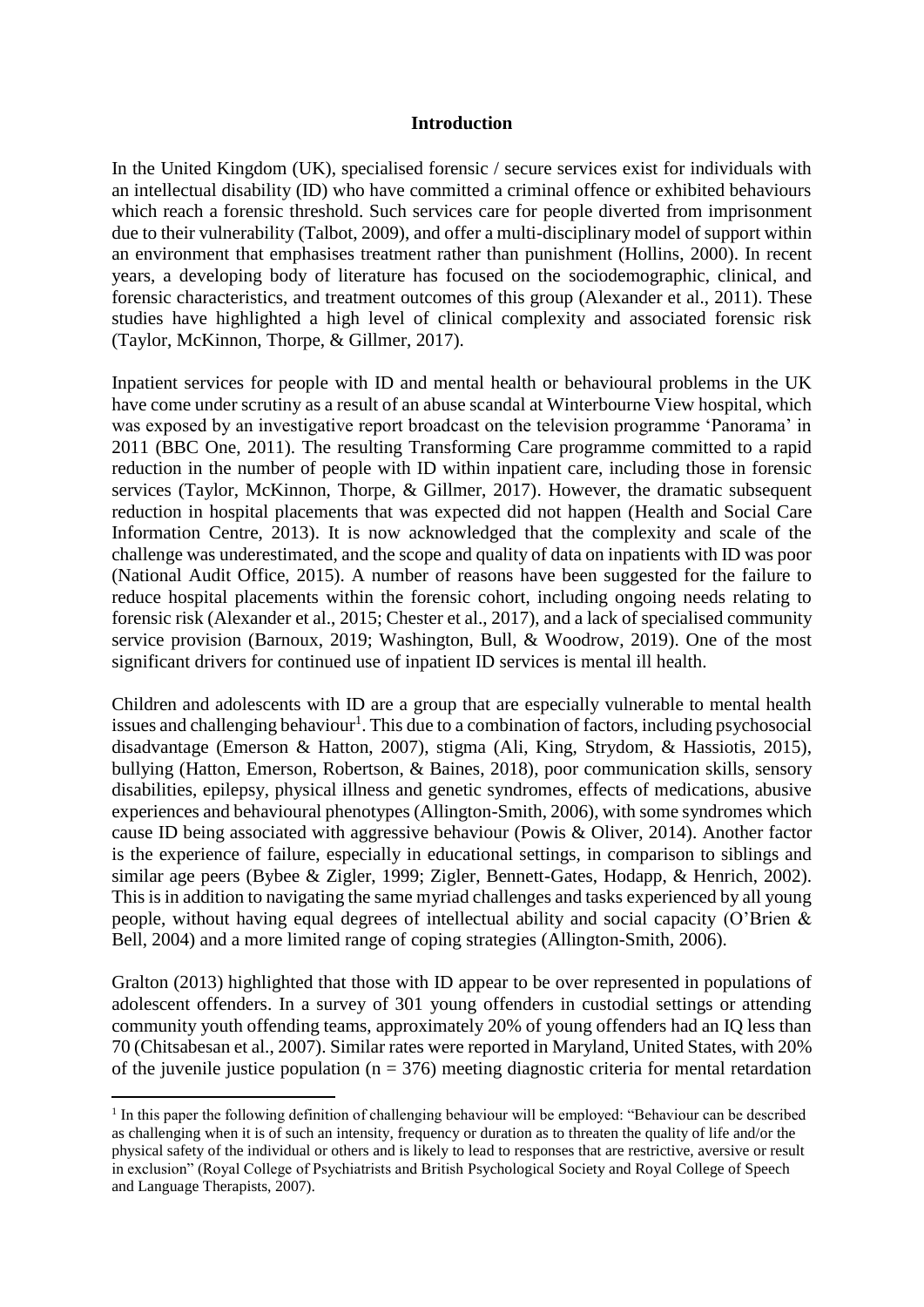(Shelton, 2006). This is despite the significant under recognition of this group within custodial settings (Ford et al., 2008). Shelton (2006) described the high use of incarceration as a method of control for children with behavioural problems as a "disconnect between society and youth". This causes missed opportunities for prevention, barriers to early childhood services, and a lack of recognition within school, contributing to the *"dumping of…youth with troubled and troublesome behaviours into the juvenile justice system"* (p. 42).

Elucidating when such mental and behavioural issues arise in children and adolescents with ID could support future service development, in order to ensure that the right services are offered at the right time in the life course, i.e. prior to such behaviour reaching a forensic threshold. Yet minimal research has examined this. One study examined age-related variables of patients admitted to four secure services in the UK; age at first conviction, and age at admission (Alexander, Chester, Gray, & Snowden, 2012). The study compared these variables between patients with ID alone, personality disorder (PD) alone, and those with comorbid ID and PD. It was found that patients with PD alone were significantly younger at first conviction (aged 16) than those with ID alone, or ID and PD (aged 19). There were no significant differences on the age at admission to forensic services, which was between 25-30 years of age. While these findings provide an indicator of the onset of forensic issues, it is likely that patients' needs will have been evident much earlier. This is an important area of consideration, as recent policy initiatives in the UK are emphasising the importance of early intervention for those with ID and/or challenging behaviour, mental disorders, or forensic issues, in order to reduce the need for inpatient admissions (NHS England, 2015a). This study therefore aims to identify the age at which antisocial and violent behaviour was first observed among a cohort of inpatients within a forensic ID service.

#### **Method**

### **Participants / Setting**

The study took place in a 95-bed inpatient ID forensic service, with medium secure, low secure, and rehabilitation wards, i.e. category 1, 4, and 5 beds in the classification used by the Royal College of Psychiatrists' Faculty of Psychiatry of Intellectual Disability (2013) and the Count me in Census (Health and Social Care Information Centre, 2015). Eighty-four patients were included in the study; 50 men, 33 women, and one patient who identified as transgender (male to female). Forensic ID services typically care for those with an ID level within the mild range, with a minority of patients falling in the borderline, or moderate categories (Chester et al., 2017). The mean age of the patients was 34 (range 18-60).

### **Measures**

*The Historical Clinical Risk Management-20, Version* 3 (HCR-20V3 , Douglas, K. S., Hart, Webster, & Belfrage, 2013).

The HCR- $20^{V3}$  is a structured clinical judgment tool whereby the clinician is systemically guided through a series of risk factors that they must decide which are present or absent for any patient being assessed. The tool is widely accepted as the instrument of choice for predicting future violence within forensic populations, and studies have validated its use in ID populations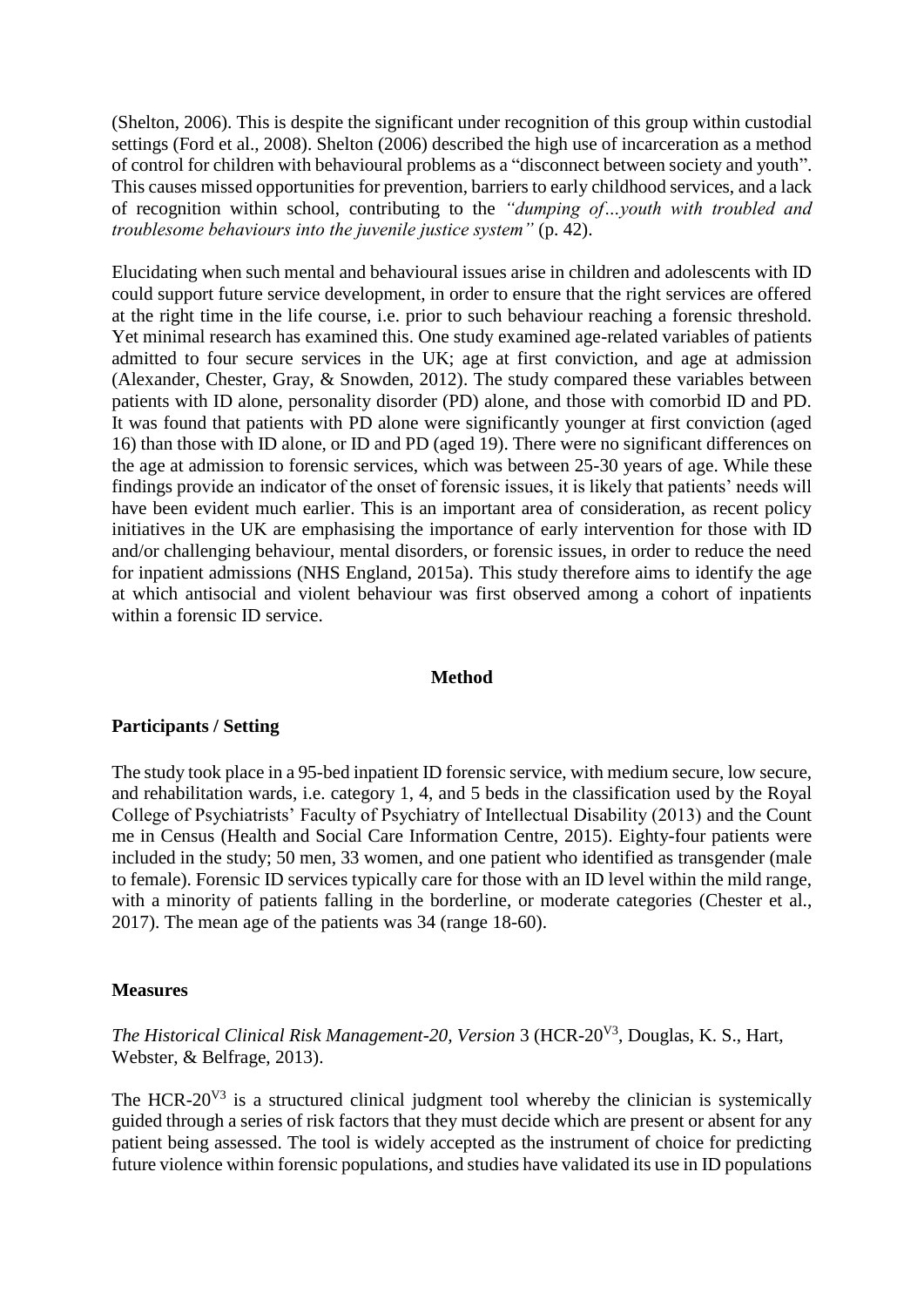(Fitzgerald, Gray, Taylor, & Snowden, 2011; Gray, Fitzgerald, Taylor, MacCulloch, & Snowden, 2007). The HCR-20<sup>V3</sup> is divided into 10 items related to historical factors (e.g., past history of mental illness), 5 items related to current clinical presentation (e.g., current symptoms of major mental illness) and 5 items related to future risk factors (e.g., noncompliance with remediation attempts) (Judges, Egan, & Broad, 2016). A summary of HCR- $20^{V3}$  items is provided in Table 1. Each item is scored as 0 (not present), 1 (partially present) or 2 (present), leading to a maximum total score of 40. Clinicians also provide qualitative information as to the evidence that informed their decision for the numerical score. The HCR- $20<sup>V3</sup>$  assessment is based upon the evaluator assembling a sufficient information base upon which to make ratings of risk factors, and why they have led a person to be violent, which typically involves an interview with the patient being evaluated, plus a review of case files (Douglas et al., 2014). A number of studies have investigated the predictive validity of the HCR-20 in ID populations in regards to institutional aggression (Chaplin, Eyeoyibo, Wright, Xenitidis, & McCarthy, 2015; Fitzgerald et al., 2013; O'Shea, Picchioni, McCarthy, Mason, & Dickens, 2015) and future reconviction (Gray et al., 2007), and reported equivalent, or higher levels of validity in the ID population as compared to the general forensic population.

This measure was chosen for the study due to its inclusion of age data within the scores and qualitative evidence provided for two items; H1 History of Problems with Violence and H2 History of Problems with Other Antisocial Behaviour. For H1, the threshold of behaviour scored includes any actual, attempted of threatened harm of another person, incorporating arson and sexual offences. H2 captures any actual, attempted or planned violation of the rights, safety, or well-being of others that violate social norms. Examples include plans motivated by financial or material gain, gang, or substance related activity. On these items the clinician is also asked to score the presence, partial presence, or absence of the behaviour at different time points; as a Child (12 and under), as an Adolescent  $(13 - 17)$  and as an Adult (18 and over), which can indicate the time behaviours were first observed during the patient's life.

| <b>Historical Scale</b>            | <b>Clinical Scale</b>                | <b>Risk Management Scale</b>      |  |  |
|------------------------------------|--------------------------------------|-----------------------------------|--|--|
| (History of problems)              | (Recent problems with)               | (Future problems with)            |  |  |
| with)                              |                                      |                                   |  |  |
| H1. Violence                       | $C1.$ Insight                        | R1. Professional Services         |  |  |
| H <sub>2</sub> . Other Antisocial  | C <sub>2</sub> . Violent Ideation or | and Plans                         |  |  |
| <b>Behaviour</b>                   | Intent                               | R <sub>2</sub> . Living Situation |  |  |
| H <sub>3</sub> . Relationships     | C3. Symptoms of Major                | R <sub>3</sub> . Personal Support |  |  |
| H <sub>4</sub> . Employment        | <b>Mental Disorder</b>               | R4. Treatment or                  |  |  |
| H <sub>5</sub> . Substance Use     | C <sub>4</sub> . Instability         | <b>Supervision Response</b>       |  |  |
| H6. Major Mental Disorder          | C5. Treatment or                     | R5. Stress or Coping              |  |  |
| H7. Personality Disorder           | <b>Supervision Response</b>          | OC-R. Other Considerations        |  |  |
| H8. Traumatic Experiences          | OC-C. Other Considerations           |                                   |  |  |
| H <sub>9</sub> . Violent Attitudes |                                      |                                   |  |  |
| H <sub>10</sub> . Treatment or     |                                      |                                   |  |  |
| <b>Supervision Response</b>        |                                      |                                   |  |  |
| OC-H. Other Considerations         |                                      |                                   |  |  |

*Table 1: Summary of HCR-20V3 items.*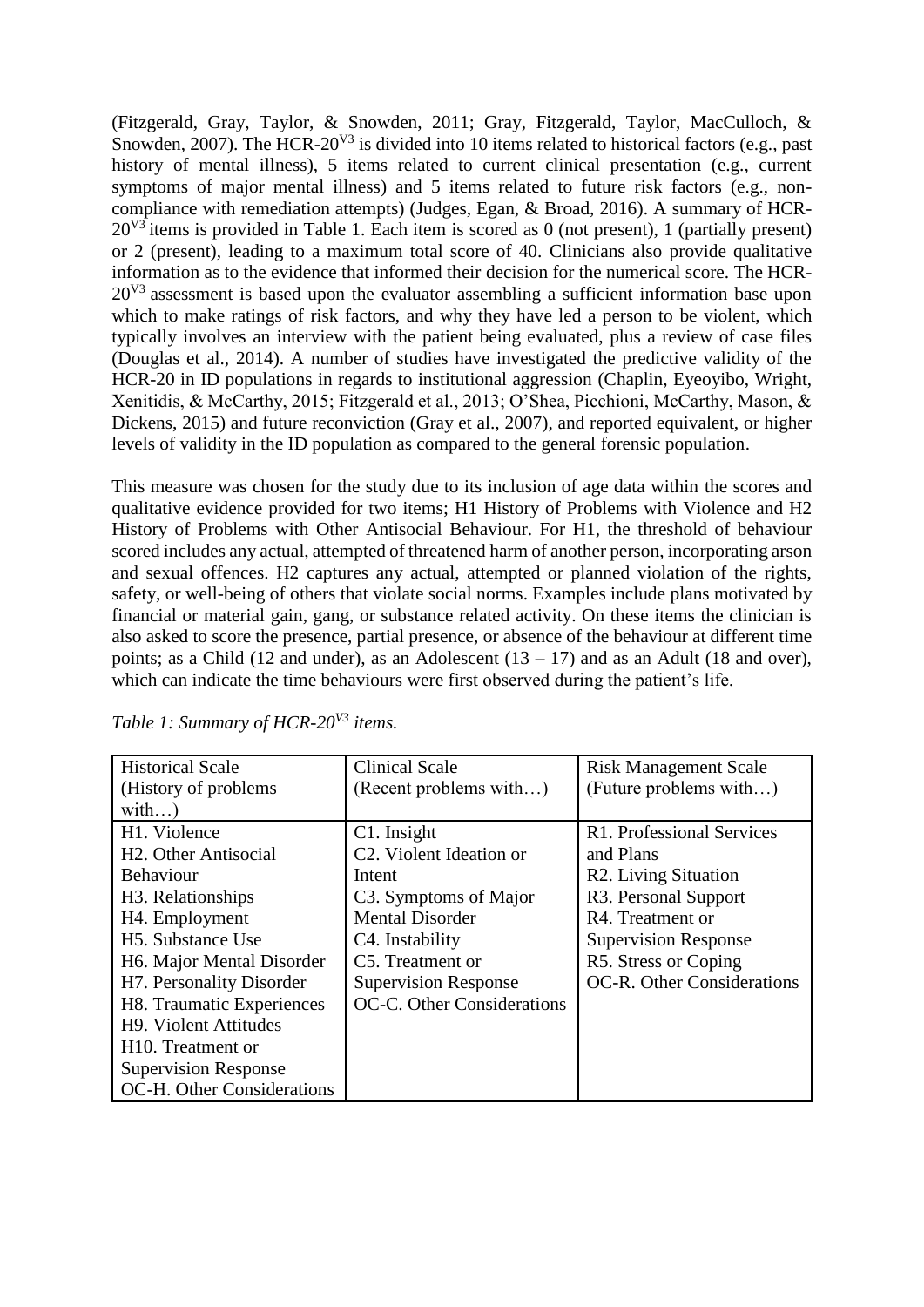# **Procedure**

HCR-20<sup>V3</sup> data pertaining to each patient was aggregated, then anonymised, by removing any patient identifiable information, in accordance with the Data Protection Act (Her Majesty's Government, 1998) and the General Data Protection Regulation (Information Commissioners Office, 2018).

# **Analysis**

Descriptive statistics are provided at the group level, to include the number and percentage of patients which scored as present, partially present or absent on the two items of interest on the  $HCR-20<sup>V3</sup>$ , and their sub-categories. The mean age values, and age ranges within each item subcategory, are also provided.

## **Ethical Considerations**

The study utilised data from assessments that are routinely competed with the service. Informed consent is gained from patients prior to assessments completion. In accordance with NHS guidance (Health Research Authority, 2017), the project fulfilled criteria for service evaluation and as such did not require approval from a NHS Research Ethics Committee.

## **Results**

Item H1, History of Problems with Violence, was scored as present for all 84 patients. As detailed in Table 1, of this group, 38 (45%) first had problems documented as a child, 24 (29%) as an adolescent, with the remaining 22 (26%) whose problems were first documented in adulthood. The average age of the child subgroup was 8 years, while the youngest of this group was 2 years of age. Item H2, History of Problems with Other Antisocial Behaviour, was scored as present for 47 (56%) of patients, as partial for 20 (24%) patients, and as absent for 17 (20%) patients. Of the 67 patients who were scored as present or partially present, for 26 patients (39%) problems were first documented when the patient was a child, 24 (36%) as an adolescent, and 17 (25%) as an adult. The average age of the child subgroup was 9 years, while the youngest of this group was 4 years of age. For a graphical representation of this data, please see Figure 1.

|             |                              |    | $\frac{0}{0}$ | <b>Exact age</b> |           |
|-------------|------------------------------|----|---------------|------------------|-----------|
| <b>Item</b> |                              | n  |               | <b>Mean</b>      | Range     |
| $H1\dagger$ | As a child (12 and under)    | 38 | 45            | 8                | $2 - 12$  |
|             | As an Adolescent $(13 - 17)$ | 24 | 29            | 15               | $13 - 17$ |
|             | As an Adult (18 and over)    | 22 | 26            | 25               | $18 - 32$ |
| $H2*$       | As a child (12 and under)    | 26 | 39            | 9                | $4 - 12$  |
|             | As an Adolescent $(13 - 17)$ | 24 | 36            | 15               | $13 - 17$ |
|             | As an Adult (18 and over)    |    | 25            | 20               | 18 - 27   |

*Table 1: Age problems with violence or other antisocial behaviour were first documented*

†For 25 cases, the exact age at which a History of Problems with Violence was documented, was unknown. \*For 34 cases, the exact age at which a History of Problems with Other Antisocial Behaviour was documented, was unknown.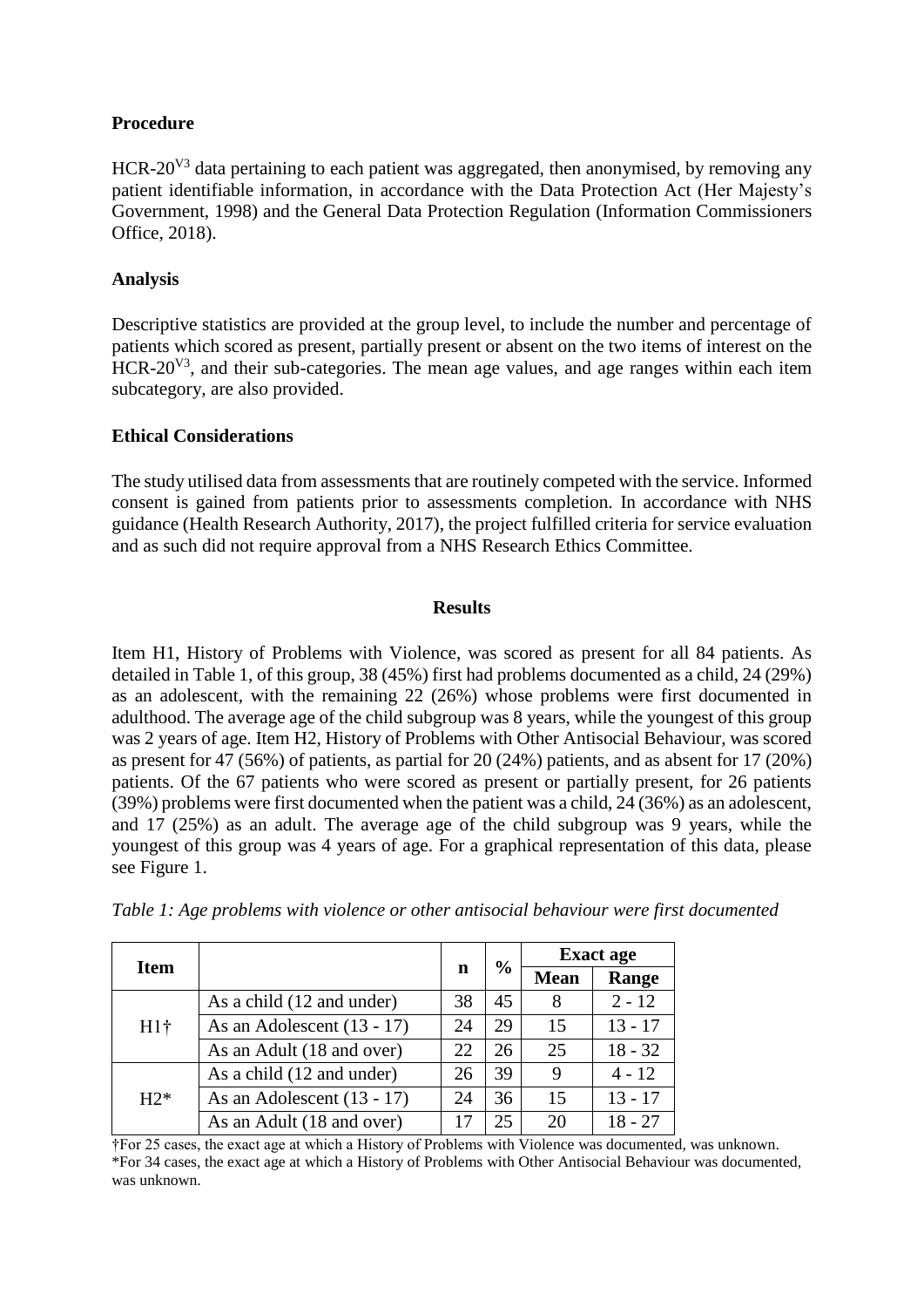

*Figure 1: Age problems with violence or other antisocial behaviour were first documented*

## **Discussion**

This study examined the age at which antisocial or violent behaviour was first exhibited by patients detained in a forensic ID service, reporting that, for the majority of individuals, this was first observed in childhood or adolescence. This is an important finding, as individuals who present with an early onset of anti-social behaviour typically persist with such behaviour through adolescence and adulthood, and the seriousness of behaviour escalates over time (Moffitt, Caspi, Harrington, & Milne, 2002). This group is responsible for a disproportionate amount of violent and sexual offending in adulthood (Moffitt et al., 2002). Furthermore, this finding suggests that early intervention services could have a role in targeting factors which could reduce future offending, and improve outcomes in this population (Newman, Talbot, Catchpole, & Russell, 2013). While this pattern is similar to the offending profiles of those without ID, these findings are of particular concern since services for this population are comparatively under resourced, despite the disproportionate risk of mental health (Sin, Francis, & Cook, 2010), challenging behaviour, and forensic issues.

Therefore, those with ID presenting in childhood and adolescence with antisocial and / or violent behaviour need to be prioritised for access to services. Two models of mental health service delivery are available for children with ID; the Child and Adolescent Mental Health Service (CAMHS), or the community ID team for children and adolescents (Gangadharan, Bretherton, & Johnson, 2001). However, this means that this group can fall between the gaps of these two services (Gangadharan et al., 2001). Until 30 years ago, a major component of lifespan ID services was a mental health service for young people, however this assistance is now considerably reduced (The Royal College of Psychiatrists, 2016). When accessing generic CAMHS, those with ID are less likely to have their psychiatric and developmental needs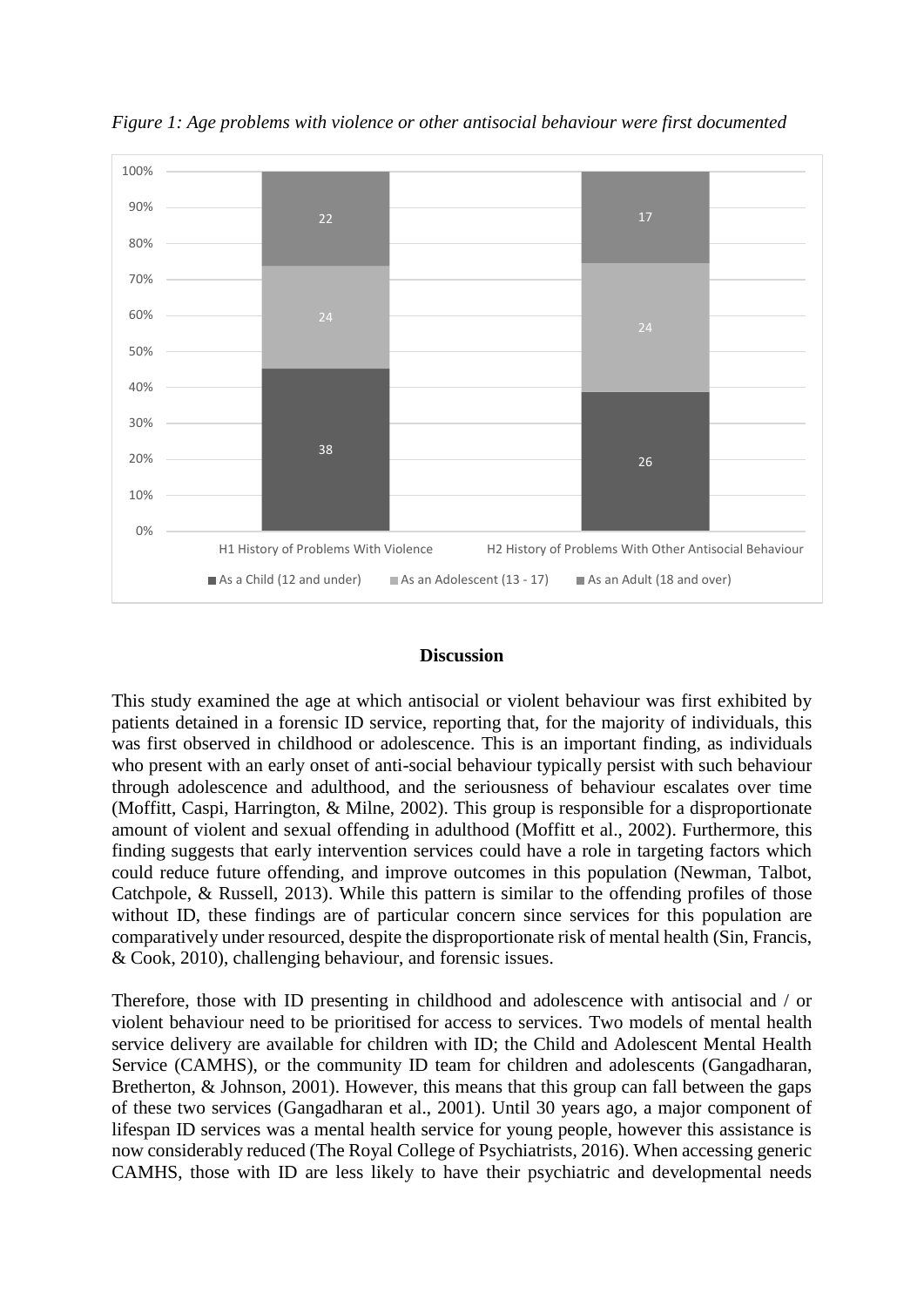recognised, understood and addressed in an evidence-based and optimally therapeutic fashion, largely due to a lack of specialised expertise and resources required to provide comprehensive assessments and ongoing management (Bernard & Turk, 2009; Gralton, 2013). A third option is a dedicated ID service, with trained staff and clinicians, integrated into the Child and Adolescent Mental Health service (CAMHS-ID) (Gangadharan et al., 2001). Within the present organisation of CAMHS, ID services may fall under "Tier 4 Specialised CAMHS" defined as "day and inpatient services and some highly specialist outpatient services" (NHS England, 2014, p. 11).

Within Tier 4, a limited number of secure / forensic adolescent hospitals are available, in six regions of England (Hill, Chamorro, Hosking, & Ferreira, 2018). These services are classed as medium-secure psychiatric care but provide care for young people with the highest risks, whose adult equivalents would be managed in high secure hospitals such as Broadmoor, Ashworth and Rampton (Hill et al., 2018). The authors noted that only one of the six services is specialised children and adolescents with ID, although one of the 100 patients included in this study was noted to have an ID. Furthermore, a number of harmful sexual behaviour teams for children or young people under the age of 18 exist, although these teams have not been extensively researched (Almond & Giles, 2008). As such, the availability of CAMH services is highly variable across the UK, and admissions are affected by the interaction of age, geography, sub-specialty (e.g. a lack of low or medium secure CAMHS-ID provision) (NHS England, 2014). There is a particular lack of outcome research for those with ID who have received input from the spectrum of available CAMH services.

Where appropriate, the admission of young people with mental health problems to specialist inpatient units has been shown to be clinically and cost-effective, associated with substantive improvements across a range of diagnoses (Green et al., 2007). Chaplin, Roach, Johnson and Thompson (2015) investigated the outcomes of 113 children and adolescents with and without ID admitted to one of 14 CAMH services. The authors reported improved clinical outcomes amongst both groups, while noting that the ID group had longer lengths of stay. While such services are associated with improved outcomes, their availability is patchy, and they cover very large geographical areas, which negatively affects transitional support arrangements (NHS England, 2014). It was noted that these beds tend to focus on young people with moderate to severe levels of ID, which might suggest that those with milder levels of ID are seen by mainstream CAMHS. Few studies have examined the outcomes from secure CAMHS (Johnston & Gowers, 2005), and no studies have reported the outcomes of those with ID treated in such services. Hill, Chamorro, Hosking and Ferreira (2018) examined the demographic, clinical and personality characteristics of first 100 patients consecutively admitted to and discharged from an NHS mixed-gender secure hospital for adolescents in the UK. In this cohort, females had a higher average length of stay, and higher rates of incidents than males, which the authors felt reflected the females' high rates of enduring personality-related problems. Incident rates and childhood abuse were highly correlated, suggesting that a history of childhood abuse is a potent risk factor for self-harm and aggression.

The findings of the present study also have implications regarding the availability and efficacy of treatment within CAMH services. Cooper et al. (2014) noted the benefits of providing evidence-based behavioural interventions and doing so early, and that approaches that work well with children generally are also likely to be effective for children with ID. Depending on the needs of the individual child or adolescent, there are several promising care models for those exhibiting such issues in childhood and adolescence. These include parenting programmes, training and support for families, and positive behavioural support (PBS) (Cooper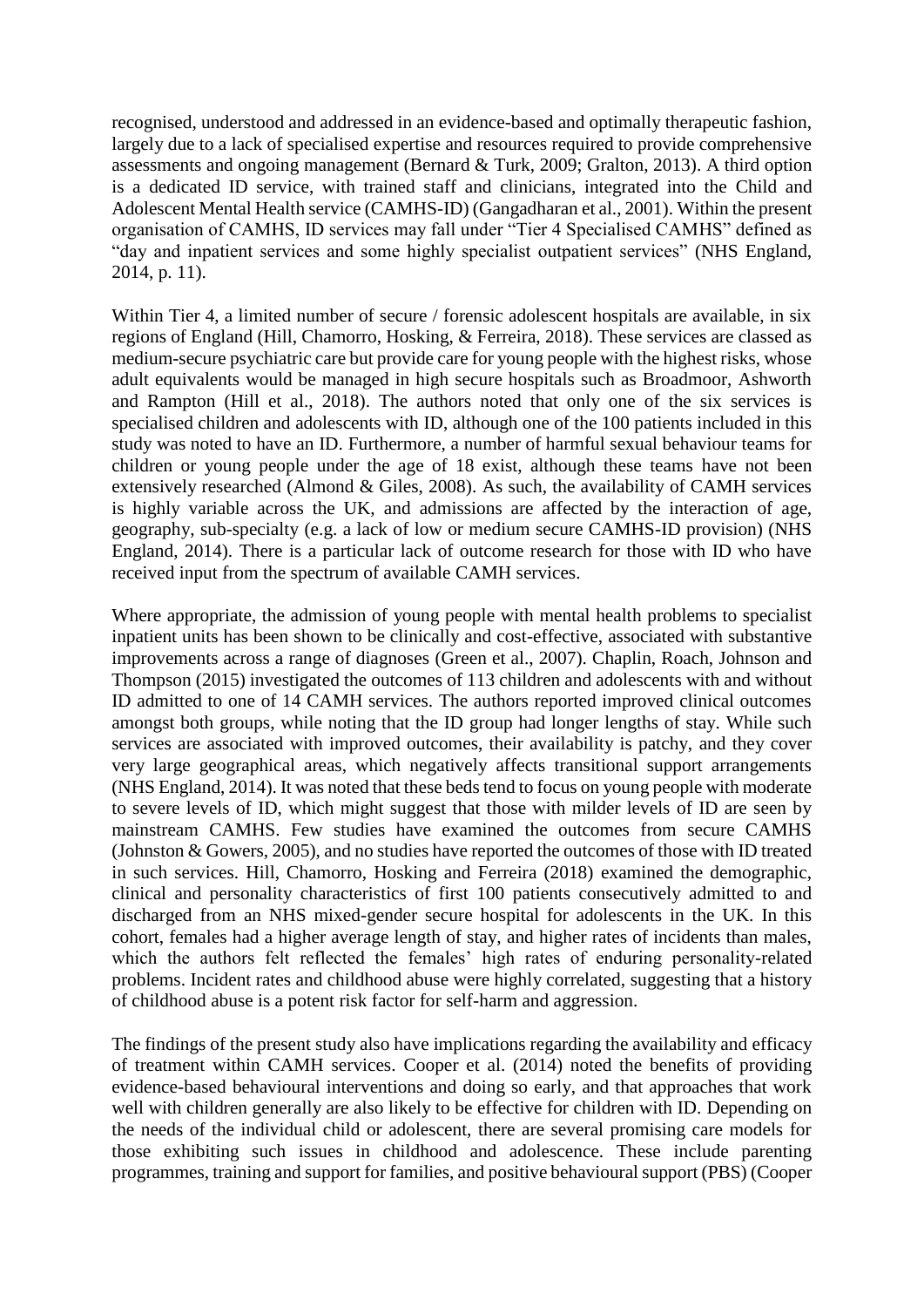et al., 2014), as well as respite and therapeutic interventions (Reid, Sholl, & Gore, 2013; Sholl, Reid, & Udwin, 2014). Reid et al. (2013) described an intensive therapeutic and short break service for young people at risk of entering residential placements in early adolescence due to challenging behaviour that had become too difficult for families and schools to manage. The service is a collaboration between health and social care, and provides a combination of interventions according to the individual needs of the child or adolescent, including PBS, systemic approaches, therapeutic interventions, such as cognitive behaviour therapy, and short breaks. An evaluation highlighted reduced behavioural difficulties and a decrease in parental concerns.

The availability and uptake of individualised psychological therapy for children and adolescents with ID, challenging behaviour, mental disorders, or forensic issues is unknown. However, such therapies are only accessible through secondary care services or private practice, and therefore an individual child or adolescent would first need to access an appropriate secondary care service. A survey completed in 2006 reported that only 72% of cases were receiving psychological therapy in a South London CAMHS, in contravention of the 100% target detailed in relevant NICE guidelines (Perera, Gupta, Samuel, & Berg, 2007). For early interventions to be successful, they should be offered systematically, as a result of regular screening of those at risk of challenging behaviour (Cooper et al., 2014). Interventions should recognise the multifactorial causes of challenging behaviour (including physical/mental health issues, social circumstances, communication). Input should be continued, rather than requiring referral and re-referral. Approaches should be based on PBS frameworks, and be family centred. These should be offered in accordance with relevant National Institute for Health and Care Excellence (NICE) guidelines, e.g. those for ID and challenging behaviour (NICE, 2018; NICE, 2015), as well as those with antisocial behaviour and conduct disorders (NICE, 2013).

Guidelines have been developed for young people at risk of coming into contact with the youth justice system (NHS England, 2014). These state that children and adolescents should have access to the same preventative initiatives aimed at reducing behaviours that may lead to contact with the law as the adult population. This should include parenting programmes, liaison and diversion, troubled family schemes, gang services and youth offending teams. Services should have processes in place to identify young people with ID, and to make reasonable adjustments. This should be achieved through collaboration with and support from specialist multi-disciplinary health and social care services. Children and young people with ID who are known to Youth Justice Services should be identified, enabling proactive service coordination across agencies and ensuring clear pathways from and to different services. In some instances, where there is greatest risk, individuals may be included on a local register to ensure they get the appropriate support.

While early intervention is advocated, caution has been raised that this group of young people should not face a lifelong future in institutional care (Lenehan, 2017). Prolonged inpatient stays are most likely in areas without fully developed care pathways. Unfortunately, community CAMHS-ID are not well developed in many areas of the country, meaning that further work is required to provide a comprehensive care pathway (NHS England, 2014). These variations have existed for some years and reflect both historical local priorities and uncoordinated growth. Due to this fragmented service development, care is inappropriately shifted to secure social and residential schools, which are often a long geographical distance from the family home (Gralton, 2013). Additionally, there is a negative impact on family life, with an increased likelihood of sibling and parental emotional distress, and family breakdown (Bernard & Turk,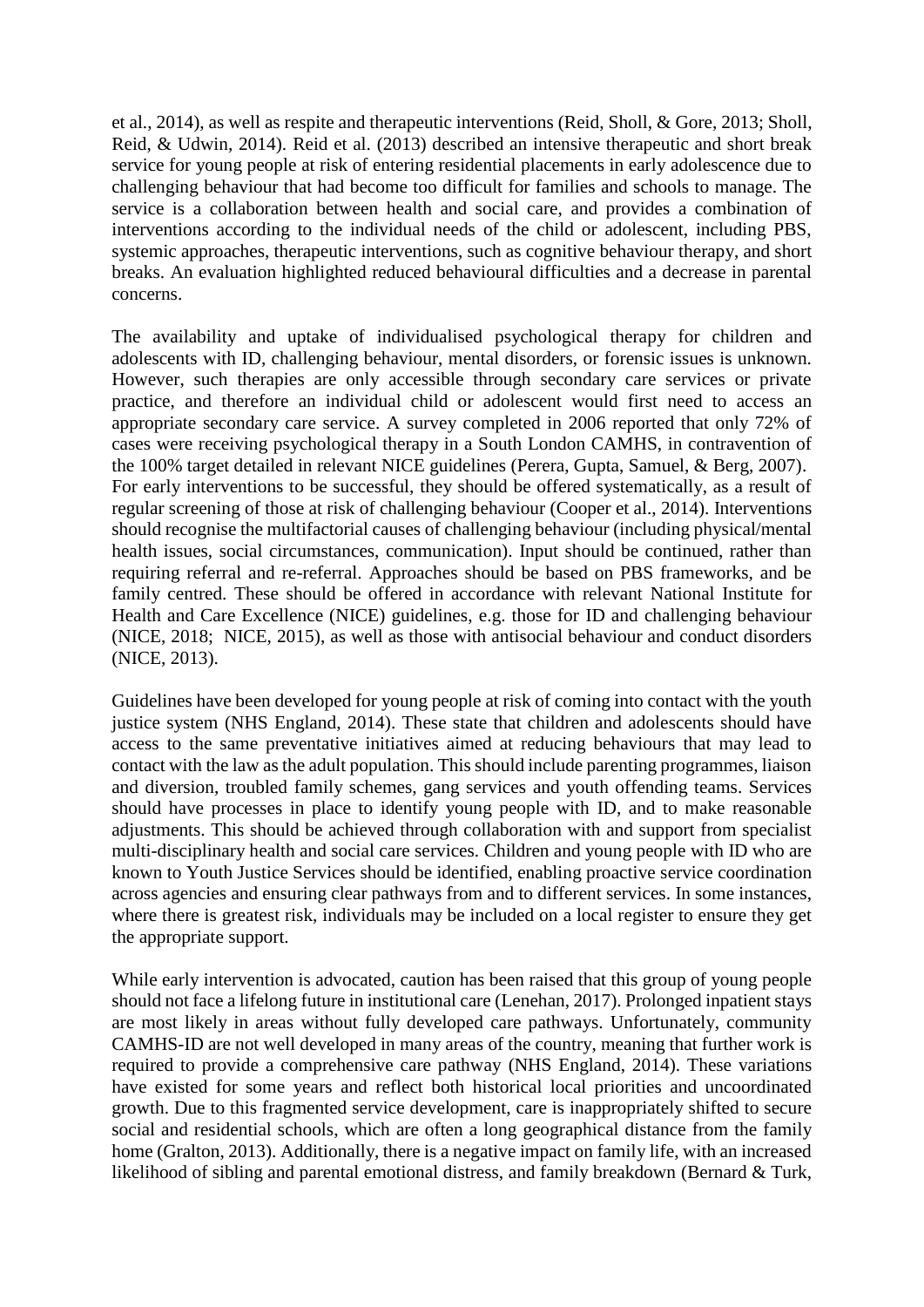2009). Furthermore, these placements are high cost, with rates cited as ranging from ranging from £130,291 to £266,968 per year for 52 week in 2012 (Sholl et al., 2014), rates which are likely to have increased in the past few years. In practice, many young people remain in out of area residential placements as adults (Department of Health, 2007). Lenehan (2017) therefore recommended that an urgent review is undertaken into the needs of young people aged 18-25 currently in inpatient provision (whether they are in acute inpatient, mental health or learning disability beds), including numbers, routes of admission and destinations to ensure this group of young people do not face a lifelong future in institutional care.

The present study also highlighted a smaller subgroup of participants whose problems with violence or antisocial behaviour were first observed in adulthood. This is an interesting finding, as research suggests that offending behaviour typically emerges in childhood or adolescence. It is possible that this group may have specific clinical or forensic differences, or that their behaviour did not reach the attention of services until adulthood. Indeed, violent or antisocial behaviour can go unrecognised, due to paid carers being less likely to involve the police when an offence is committed by a perpetrator with ID (Clare & Murphy, 1998; Lyall, Holland, & Collins, 1995). It could also be due to difficulties arising during the transition from adolescence and adulthood itself, and / or from youth to adult services (Barron & Hassiotis, 2008).

The study has a number of drawbacks. Firstly, whether the participants in this study received input from early intervention services, and the degree or outcome of this input is unknown. This is because the study utilised routinely collected data from HCR-20<sup>V3</sup> assessments, and this information is not captured by this tool. However, it is not unreasonable to assume that input for this specific cohort may been limited, given that the first secure psychiatric hospital for adolescents in the United Kingdom opened in 1985 (Hill et al., 2018) and that the average age of patients is 30 at referral and admission (Alexander, Piachaud, Odebiyi, & Gangadharan, 2002; Alexander et al., 2011). Furthermore, individual patient sociodemographic, clinical, or forensic data was not collated. This could have added depth to the analysis, particularly in regards to providing context on factors which might differentiate patients whose challenging / offending behaviour did not emerge until adulthood, as compared to the rest of the study sample. Furthermore, the validity of the data is dependent on the quality of clinical notes and patient knowledge upon which the HCR-20 $V<sup>3</sup>$  was based, and the overall quality of the HCR- $20^{V3}$  assessment itself. The study is limited further by its lack of a control group without ID. Nevertheless, this relatively simple service evaluation project has a number of practical applications, particularly in the current context of increased focus on ID service provision.

There is a currently a national service model aiming to reduce the need for inpatient care of people with ID, through the strengthening of community service provision, the Transforming Care programme (Department of Health, 2012; NHS England, 2015b). References to child and adolescent mental health services within the strategy are minimal. Similarly, a recent green paper on mental health provision for children and young people within educational settings had limited focus on ID (Department of Health & Department for Education, 2017). Positively, autism, ID, and children and young people's mental health services, are specified as priorities in the NHS Long Term Plan (NHS, 2019), which may afford the opportunity for the development of services. The plan commits to increased investment in intensive, crisis and forensic community support that will enable more people to receive personalised care in the community, closer to home, and reduce preventable admissions to inpatient services. However, Lenehan (2017) cautioned that even when this group are not entirely ignored by government programmes and priorities, the challenge is that everybody's business becomes no-one's priority. This is a missed opportunity, and the famous quote "It's easier to build strong children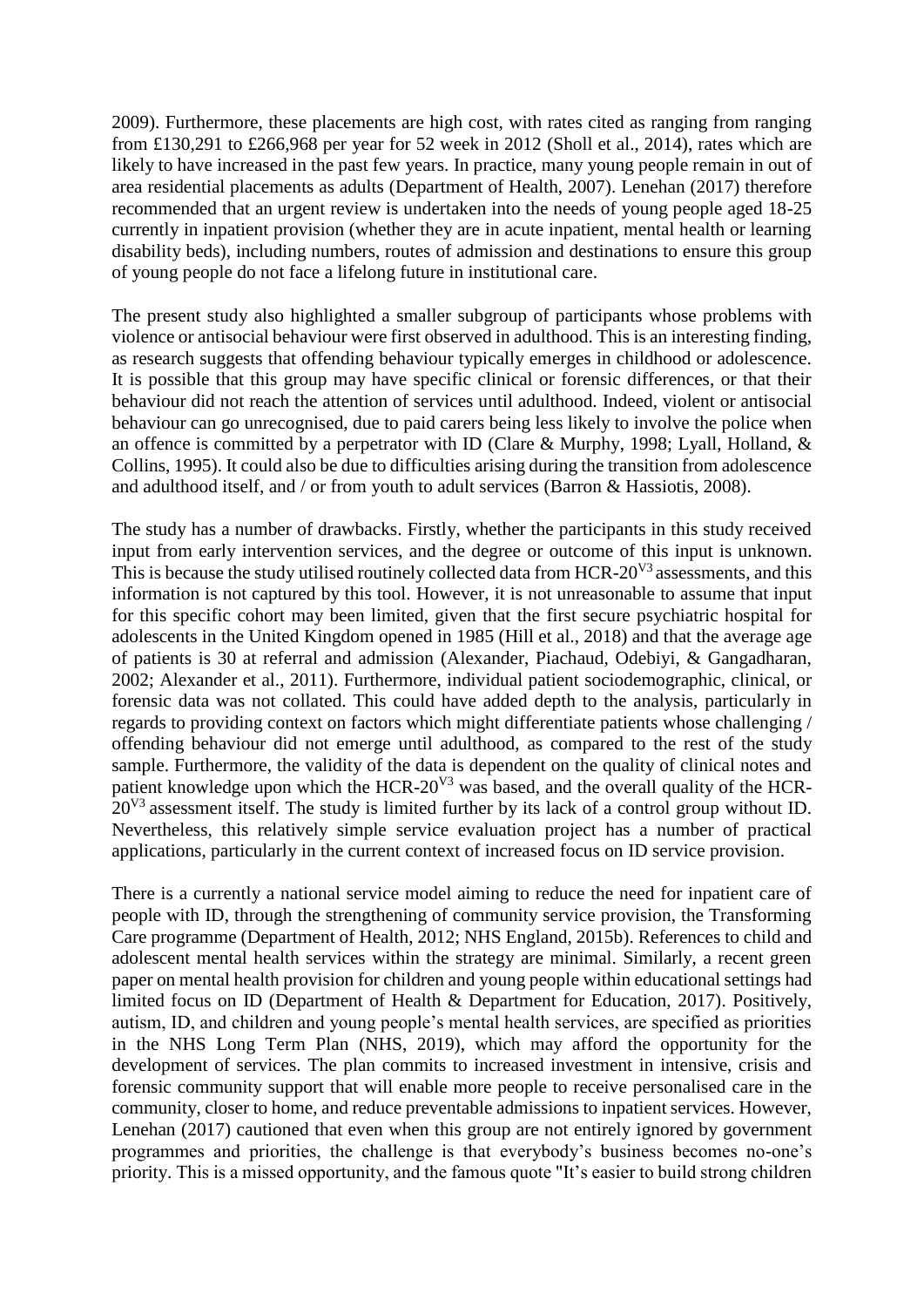than repair broken men" by Frederick Douglas resonates. It is therefore recommended that increased attention and focus should be given to this under-recognised population, and that future work examines whether early intervention services for children and adolescents with ID and challenging, or offending behaviour improve outcome the long term outcomes of this marginalised group.

#### **Conclusion**

Evidently, there are a number of patients treated in forensic ID services whose behaviours first arose during childhood and adolescence. It is therefore recommended that this group are prioritised for access to early intervention services. The range of services and pathways is highly variable across the UK, and it is highly likely this affects access to and uptake to appropriate assessment and treatment, as well as the outcomes of individuals within this population. It is therefore recommended that commissioners and providers review the provision of services for children and adolescents with ID, behavioural and / or mental health issues, in order to maximise outcomes, better meet the aims of the Transforming Care programme, and reduce the risk of these individuals becoming the future forensic cohort. Furthermore, research on the models of service and therapy provision with the best short and long term outcomes for this population is urgently required.

### **References**

- Alexander, R., Devapriam, J., Michael, D., McCarthy, J., Chester, V., Rai, R., … Roy, A. (2015). "Why can't they be in the community?" A policy and practice analysis of transforming care for offenders with intellectual disability. *Advances in Mental Health and Intellectual Disabilities*, *9*(3), 139–148. https://doi.org/10.1108/AMHID-02-2015- 0011
- Alexander, R. T., Chester, V., Gray, N. S., & Snowden, R. J. (2012). Patients with personality disorders and intellectual disability – closer to personality disorders or intellectual disability? A three-way comparison. *Journal of Forensic Psychiatry & Psychology*, *23*(4), 435–451. https://doi.org/10.1080/14789949.2012.694462
- Alexander, R. T., Hiremath, A., Chester, V., Green, F. N., Gunaratna, I. J., & Hoare, S. (2011). Evaluation of treatment outcomes from a medium secure unit for people with intellectual disability. *Advances in Mental Health and Intellectual Disabilities*, *5*(1), 22– 32. https://doi.org/10.5042/amhid.2011.0013
- Ali, A., King, M., Strydom, A., & Hassiotis, A. (2015). Self-reported stigma and symptoms of anxiety and depression in people with intellectual disabilities: Findings from a cross sectional study in England. *Journal of Affective Disorders*, *187*, 224–231. https://doi.org/10.1016/j.jad.2015.07.046
- Allington-Smith, P. (2006). Mental health of children with learning disabilities. *Advances in Psychiatric Treatment*, *12*(2), 130–138. https://doi.org/10.1192/apt.12.2.130
- Almond, L., & Giles, S. (2008). Young people with harmful sexual behaviour: Do those with learning disabilities form a distinct subgroup? *Journal of Sexual Aggression*, *14*(3), 227– 239. https://doi.org/10.1080/13552600802304909
- Barnoux, M. (2019). Community services and transforming care: reflections and considerations. *Tizard Learning Disability Review*, *24*(1), 33–37. https://doi.org/10.1108/TLDR-12-2018-0034
- Barron, D., & Hassiotis, A. (2008). Good practice in transition services for young people with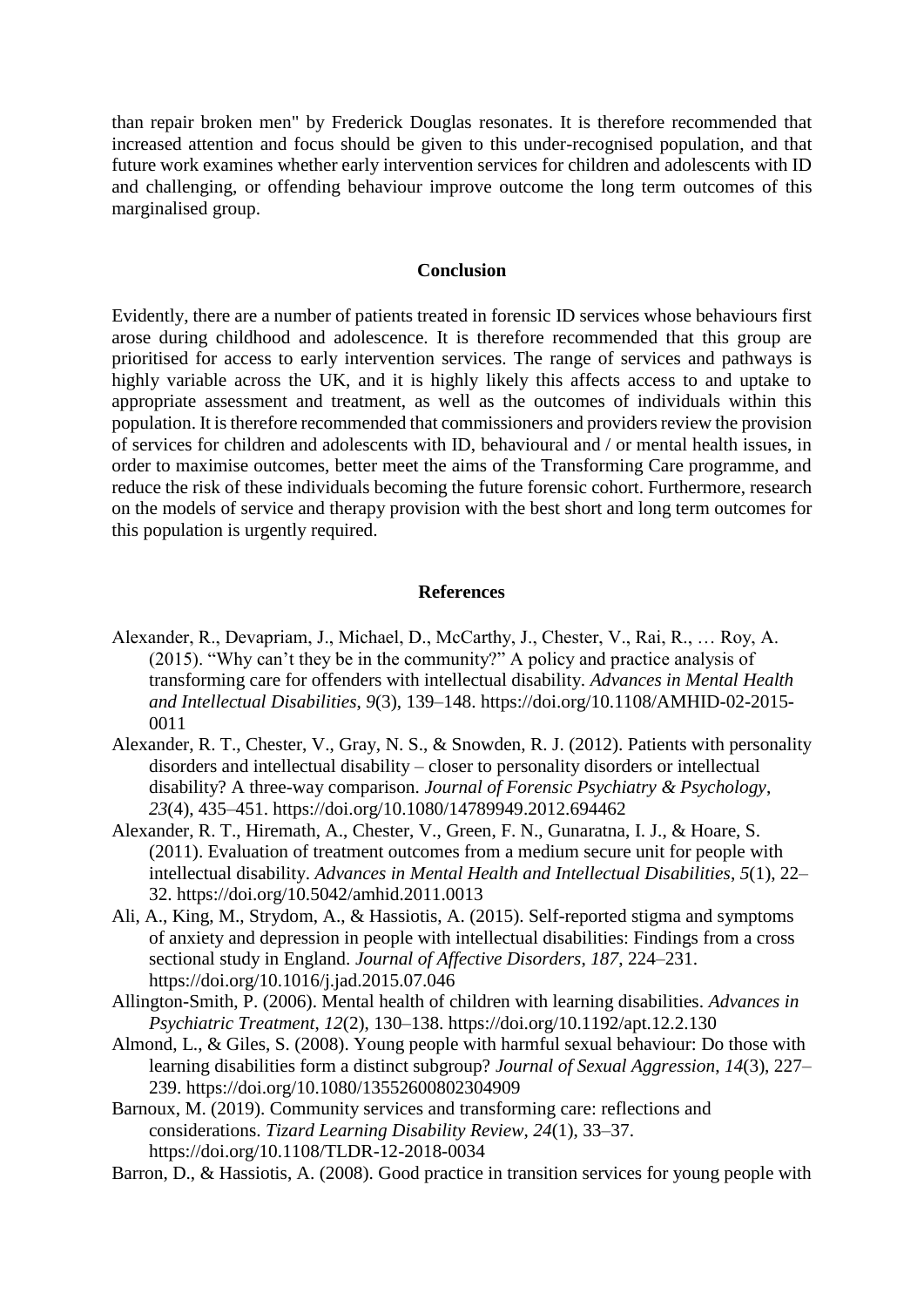learning disabilities: a review. *Advances in Mental Health and Learning Disabilities*, *2*(3), 18–22. https://doi.org/10.1108/17530180200800025

BBC One. (2011). Undercover care: the abuse exposed.

- Bernard, S., & Turk, J. (2009). *Developing Mental Health Services for Children and Adolescents with Learning Disabilities: A Toolkit for Clinicians*. London.
- Bybee, J., & Zigler, E. (1999). *Personality Development in Individuals with Mental Retardation*. *Personality Development in Individuals with Mental Retardation*. Cambridge University Press.
- Chaplin, E., Eyeoyibo, M., Wright, S., Xenitidis, K., & McCarthy, J. (2015). Historical and clinical items of the HCR-20 as predictors of risk within an intellectual disability population. *Advances in Mental Health and Intellectual Disabilities*, *9*(2), 62–69. Retrieved from http://www.emeraldinsight.com/doi/pdfplus/10.1108/AMHID-01-2015- 0002
- Chaplin, R., Roach, S., Johnson, H., & Thompson, P. (2015). Inpatient Children and Adolescent Mental Health Services (CAMHS): outcomes of young people with and without intellectual disability. *Journal of Intellectual Disability Research*, *59*(11), 995– 998. https://doi.org/10.1111/jir.12148
- Chester, V., Brown, A. S., Devapriam, J., Axby, S., Hargreaves, C., & Shankar, R. (2017). Discharging inpatients with intellectual disability from secure to community services: risk assessment and management considerations. *Advances in Mental Health and Intellectual Disabilities*, *11*(3), 98–109. https://doi.org/10.1108/AMHID-01-2017-0003
- Chitsabesan, P., Bailey, S., Williams, R., Kroll, L., Kenning, C., & Talbot, L. (2007). Serious juvenile offenders with and without intellectual disabilities. *Journal of Children's Services*, *2*(4), 4–17.
- Clare, I., & Murphy, G. (1998). Working with offenders or alleged offenders with learning disabilities. In E. Emerson, C. Hatton, J. Bromley, & A. Caine (Eds.), *Clinical Psychology and People with Intellectual Disabilities* (pp. 154–176). Chichester: John Wiley and Sons.
- Cooper, V., Emerson, E., Glover, G., Gore, N., Hassiotis, A., Hastings, R., … Shurlock, J. (2014). *Early intervention for children with learning disabilities whose behaviours challenge*.
- Department of Health. (2007). *Services for people with learning disability and challenging behaviour or mental health needs*.
- Department of Health. (2012). *Transforming care: A national response to Winterbourne View Hospital*. London.
- Department of Health, & Department for Education. (2017). *Transforming Children and Young People's Mental Health Provision: a Green Paper*.
- Douglas, K. S., Hart, S. D., Webster, C. D., & Belfrage, H. (2013). *HCR-20V3: Assessing risk of violence – User guide.* Burnaby, Canada: Mental Health, Law, and Policy Institute, Simon Fraser University.
- Douglas, K. S., Hart, S. D., Webster, C. D., Belfrage, H., Guy, L. S., & Wilson, C. M. (2014). Historical-Clinical-Risk Management-20, Version 3 (HCR-20V3): Development and Overview. *International Journal of Forensic Mental Health*, *13*(2), 93–108.
- Emerson, E., & Hatton, C. (2007). Mental health of children and adolescents with intellectual disabilities in Britain. *British Journal of Psychiatry*, *191*, 493–499. https://doi.org/10.1192/bjp.bp.107.038729
- Fitzgerald, S., Gray, N. S., Alexander, R. T., Bagshaw, R., Chesterman, P., Huckle, P., … Snowden, R. J. (2013). Predicting Institutional Violence in Offenders with Intellectual Disabilities: The Predictive Efficacy of the VRAG and the HCR-20. *Journal of Applied Research in Intellectual Disabilities*, *26*(5), 384–393. https://doi.org/10.1111/jar.12032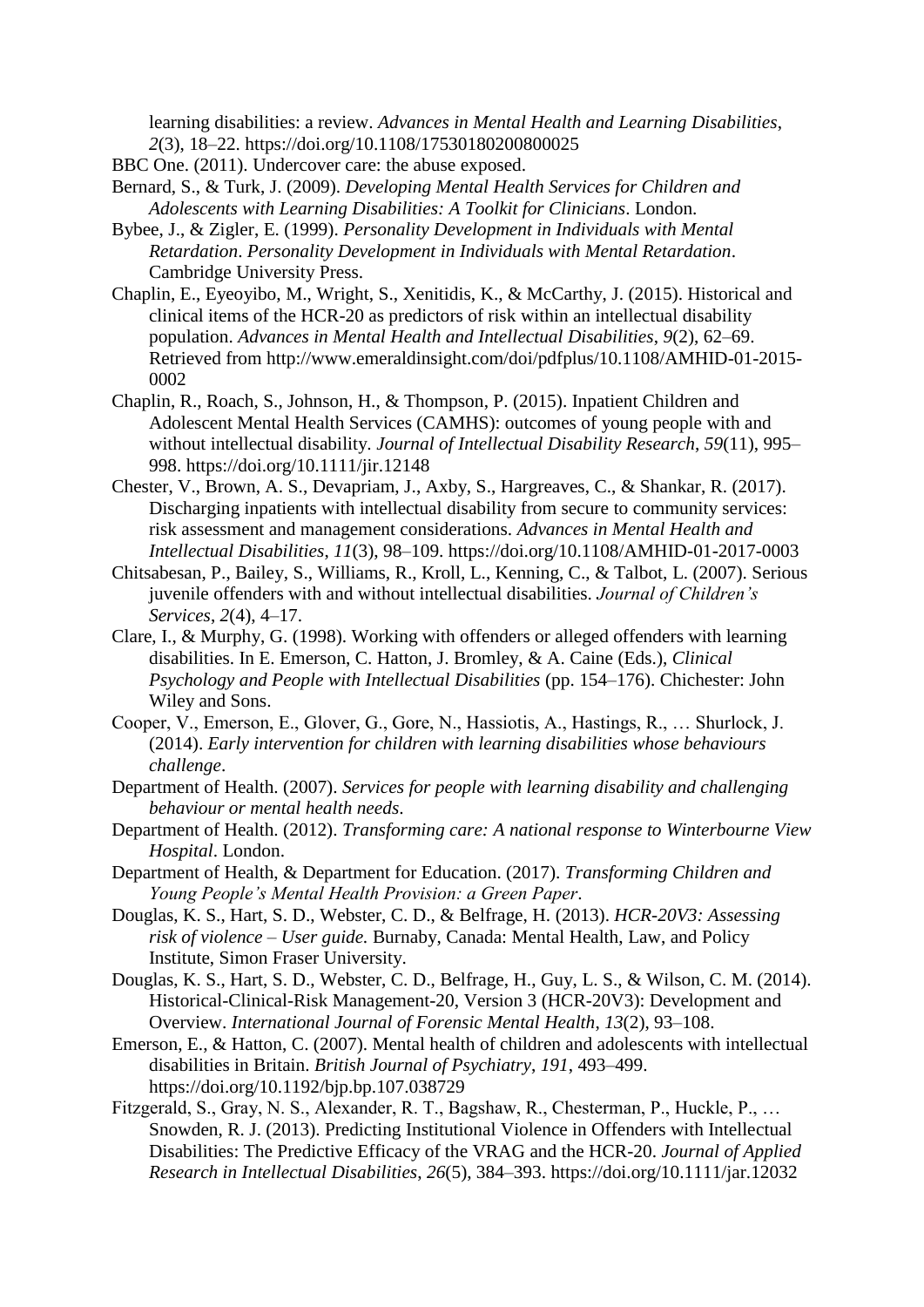- Fitzgerald, S., Gray, N. S., Taylor, J., & Snowden, R. J. (2011). Risk factors for recidivism in offenders with intellectual disabilities. *Psychology, Crime & Law*, *17*(1), 43–58.
- Ford, G., Andrews, R., Booth, A., Dibdin, J., Hardingham, S., & Kelly, T. P. (2008). Screening for learning disability in an adolescent forensic population. *Journal of Forensic Psychiatry & Psychology*, *19*(3), 371–381.
- Gangadharan, S., Bretherton, K., & Johnson, B. (2001). Pattern of Referral to a Child Learning Disability Service. *The British Journal of Development Disabilities*, *47*(93), 99–104.
- Gralton, E. (2013). Inpatient assessment of young people with developmental disabilities who offend. *Advances in Mental Health and Intellectual Disabilities*.
- Gray, N. S., Fitzgerald, S., Taylor, J., MacCulloch, M. J., & Snowden, R. J. (2007). Predicting future reconviction in offenders with intellectual disabilities: The predictive efficacy of VRAG, PCL-SV, and the HCR-20. *Psychological Assessment*, *19*(4), 474– 479. https://doi.org/10.1037/1040-3590.19.4.474
- Green, J., Jacobs, B., Beecham, J., Dunn, G., Kroll, L., Tobias, C., & Briskman, J. (2007). Inpatient treatment in child and adolescent psychiatry--a prospective study of health gain and costs. *Journal of Child Psychology and Psychiatry, and Allied Disciplines*, *48*(12), 1259–1267. https://doi.org/10.1111/j.1469-7610.2007.01802.x
- Hatton, C., Emerson, E., Robertson, J., & Baines, S. (2018). The mental health of adolescents with and without mild/moderate intellectual disabilities in England: Secondary analysis of a longitudinal cohort study. *Journal of Applied Research in Intellectual Disabilities*, *31*(5), 768–777. https://doi.org/10.1111/jar.12428
- Health and Social Care Information Centre. (2013). *Learning Disabilities Census Report*.
- Health and Social Care Information Centre. (2015). *Learning Disability Census Report*.
- Health Research Authority. (2017). *UK Policy Framework for Health and Social Care Research*. London. Retrieved from https://www.hra.nhs.uk/planning-and-improvingresearch/policies-standards-legislation/uk-policy-framework-health-social-care-research/
- Her Majesty's Government. (1998). *The Data Protection Act*. London.
- Hill, S. A., Chamorro, V., Hosking, A., & Ferreira, J. (2018). Characteristics and personality profiles of first 100 patients admitted to a secure forensic adolescent hospital. *Journal of Forensic Psychiatry and Psychology*.
- Hollins, S. (2000). Developmental psychiatry Insights from learning disability. *British Journal of Psychiatry*. https://doi.org/10.1192/bjp.177.3.201
- Information Commissioners Office. (2018). *Guide to the General Data Protection Regulation (GDPR)*.
- J., T., & Talbot, J. (2009). No One Knows: Offenders with learning disabilities and learning difficulties. *International Journal of Prisoner Health*, *5*(3), 141–152. https://doi.org/10.1080/17449200903115797
- Johnston, C., & Gowers, S. (2005). Routine Outcome Measurement: A Survey of UK Child and Adolescent Mental Health Services. *Child and Adolescent Mental Health*, *10*(3), 133–139. https://doi.org/10.1111/j.1475-3588.2005.00357.x
- Judges, R., Egan, V., & Broad, G. (2016). A Critique of the Historical Clinical Risk–20, Version 3, Risk Assessment Instrument. *Journal of Forensic Psychology Practice*, *16*(4), 304–320.
- Lenehan, C. (2017). *These are our children*.
- Lyall, I., Holland, A. J., & Collins, S. (1995). Offending by adults with learning disabilities and the attitudes of staff to offending behaviour: implications for service development. *Journal of Intellectual Disability Research*, *39*(6), 501–508.
- Moffitt, T. E., Caspi, A., Harrington, H., & Milne, B. J. (2002). Males on the life-coursepersistent and adolescence-limited antisocial pathways: follow-up at age 26 years.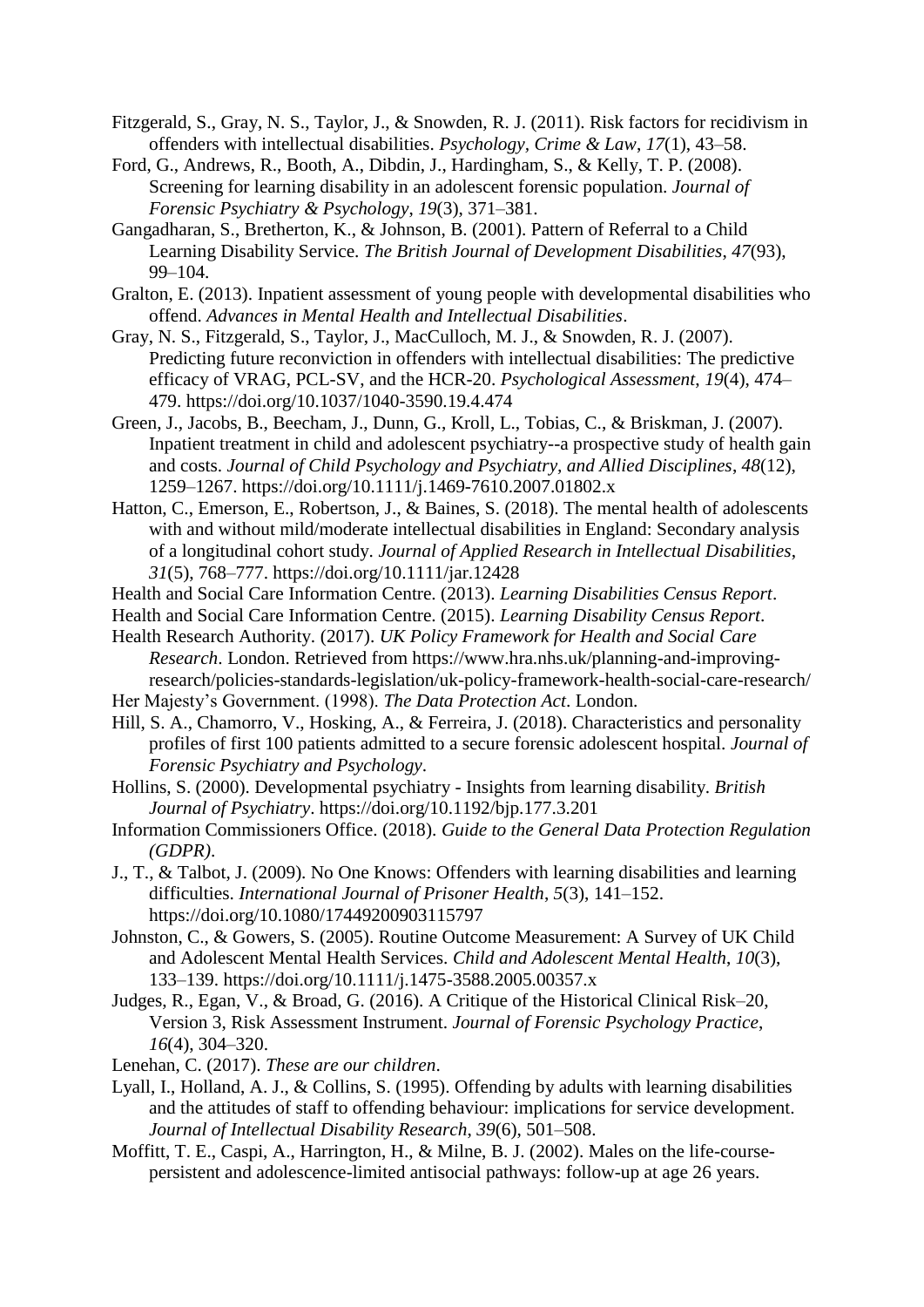*Development and Psychopathology*, *14*(1), 179–207. Retrieved from http://www.ncbi.nlm.nih.gov/pubmed/11893092

- National Audit Office. (2015). *Care Services For People With Learning Disabilities and Challenging Behaviour*.
- National Institute for Clinical Excellence. (2013). *Antisocial behaviour and conduct disorders in children and young people: recognition and management*.
- National Institute for Clinical Excellence. (2018). *Learning disabilities and behaviour that challenges: service design and delivery*. London.
- Newman, R., Talbot, J., Catchpole, R., & Russell, L. (2013). *Turning young lives around: How health and justice services can respond to children with mental health problems and learning disabilities who offend*. London.
- NHS. (2019). *The NHS Long Term Plan*. London.
- NHS England. (2014). *Child and Adolescent Mental Health Services (CAMHS) Tier 4 Report*. London.
- NHS England. (2015a). *Building the right support: A national plan to develop community services and close inpatient facilities for people with a learning disability and/or autism who display behaviour that challenges, including those with a mental health condition.* London.
- NHS England. (2015b). *Supporting people with a learning disability and/or autism who display behaviour that challenges, including those with a mental health condition. Service model for commissioners of health and social care services.* London.
- O'Brien, G., & Bell, G. (2004). Learning disability, autism and offending behaviour. In S. Bailey & M. Dolan (Eds.), *Adolescent Forensic Psychiatry*.
- O'Shea, L. E., Picchioni, M. M., McCarthy, J., Mason, F. L., & Dickens, G. L. (2015). Predictive validity of the HCR-20 for inpatient aggression: the effect of intellectual disability on accuracy. *Journal of Intellectual Disability Research*, *59*(11), 1042–1054. https://doi.org/10.1111/jir.12184
- Perera, A., Gupta, P., Samuel, R., & Berg, B. (2007). A Survey of Anti-Depressant Prescribing Practice and the Provision of Psychological Therapies in a South London CAMHS from 2003?2006. *Child and Adolescent Mental Health*, *12*(2), 70–72. https://doi.org/10.1111/j.1475-3588.2007.00445.x
- Powis, L., & Oliver, C. (2014). The prevalence of aggression in genetic syndromes: A review. *Research in Developmental Disabilities*, *35*(5), 1051–1071. https://doi.org/10.1016/J.RIDD.2014.01.033
- Reid, C., Sholl, C., & Gore, N. (2013, October 14). Seeking to prevent residential care for young people with intellectual disabilities and challenging behaviour: Examples and early outcomes from the Ealing ITSBS. *Tizard Learning Disability Review*. https://doi.org/10.1108/TLDR-01-2013-0003
- Royal College of Psychiatrists' Faculty of Psychiatry of Intellectual Disability. (2013). *People with learning disability and mental health, behavioural or forensic problems: the role of in-patient services. Faculty Report (FR/ID/03).*
- Shelton, D. (2006). A Study of Young Offenders With Learning Disabilities. *Journal of Correctional Health Care*, *12*(1), 36–44. https://doi.org/10.1177/1078345806287573
- Sholl, C., Reid, C., & Udwin, O. (2014). Preventing residential care for young people with intellectual disabilities and challenging behaviours: the development of the Ealing Intensive Therapeutic and Short Breaks Service. In *ACAMH Occasional Paper 32: Intellectual Disabilities and Challenging Behaviour*.
- Sin, C., Francis, R., & Cook, C. (2010). Access to and experience of child and adolescent mental health services: barriers to children and young people with learning disabilities and their families. *Mental Health Review Journal*, *15*(1), 20–28.